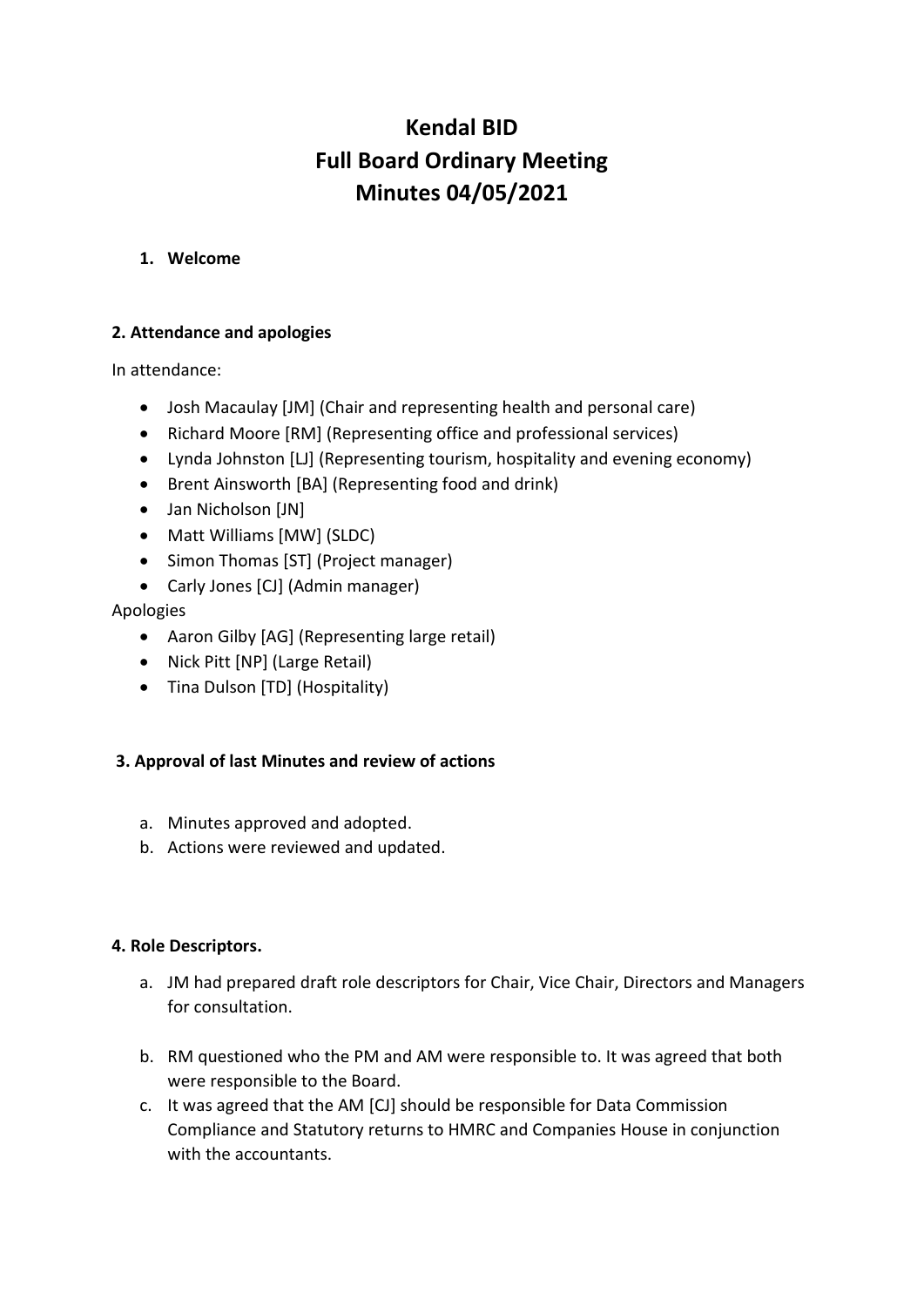- d. It was suggested that the Directors might contribute to a regular Blog post to advise levy payers about current events.
- e. JM proposed and RM seconded that the roles be formally adopted by Kendal BID Ltd. The resolution was carried unanimously.

ACTION: JM to draft letter to accompany Levy demands and send to SLDC so that the demands can be sent out.

ACTION: JM to create and send press releases to Westmorland Gazette.

## **5. Review of current projects.**

1. Gift card: ST reported that Miconex were willing to manage the card dispatch and administration in return for the breakage on the cards. The board decided that this was a positive solution.

ACTION: ST to liaise with Miconex to confirm.

- 2. Town trails: ST reported that he had requested prices for trail updates and a new trail but had not yet received them.
- 3. Festivals: ST reported a request for funding from LICAF (Comic arts) to support the windows trail this year.

JN suggested that a festival calendar would be useful for tourism promotion.

## ACTION: CJ to compile a calendar of events

ACTION: ST to obtain a grant application from LICAF

ACTION: ST to contact Wool Fest organisers to see if they could discuss integrating with the town centre

ACTION: ST to contact Mountain Festival and Kendal Torch Light for updates on this years festivals.

- 4. Business plan: In progress.
- 5. Parking Perx: MW reported progress on contract with SLDC car parks.
- 6. BID website: ST suggested that the BID website become an administration tool and that the Visit-Kendal be a public face of Kendal BID.

## ACTION: ST and BA to arrange a meeting with Paula Scott of Kendal Futures

7. Aesthetics: JM suggested that Kendal BID might make small grants available to business owners to renovate shop frontage. MW agreed to share the application forms from previous SLDC grants.

ACTION: ST to ask Kendal Futures to cooperate with this project.

- 8. for visiting coach drivers and potentially some discounts for guests.
- 9. Business directory: BA and RM agreed to review the draft directory before printing.